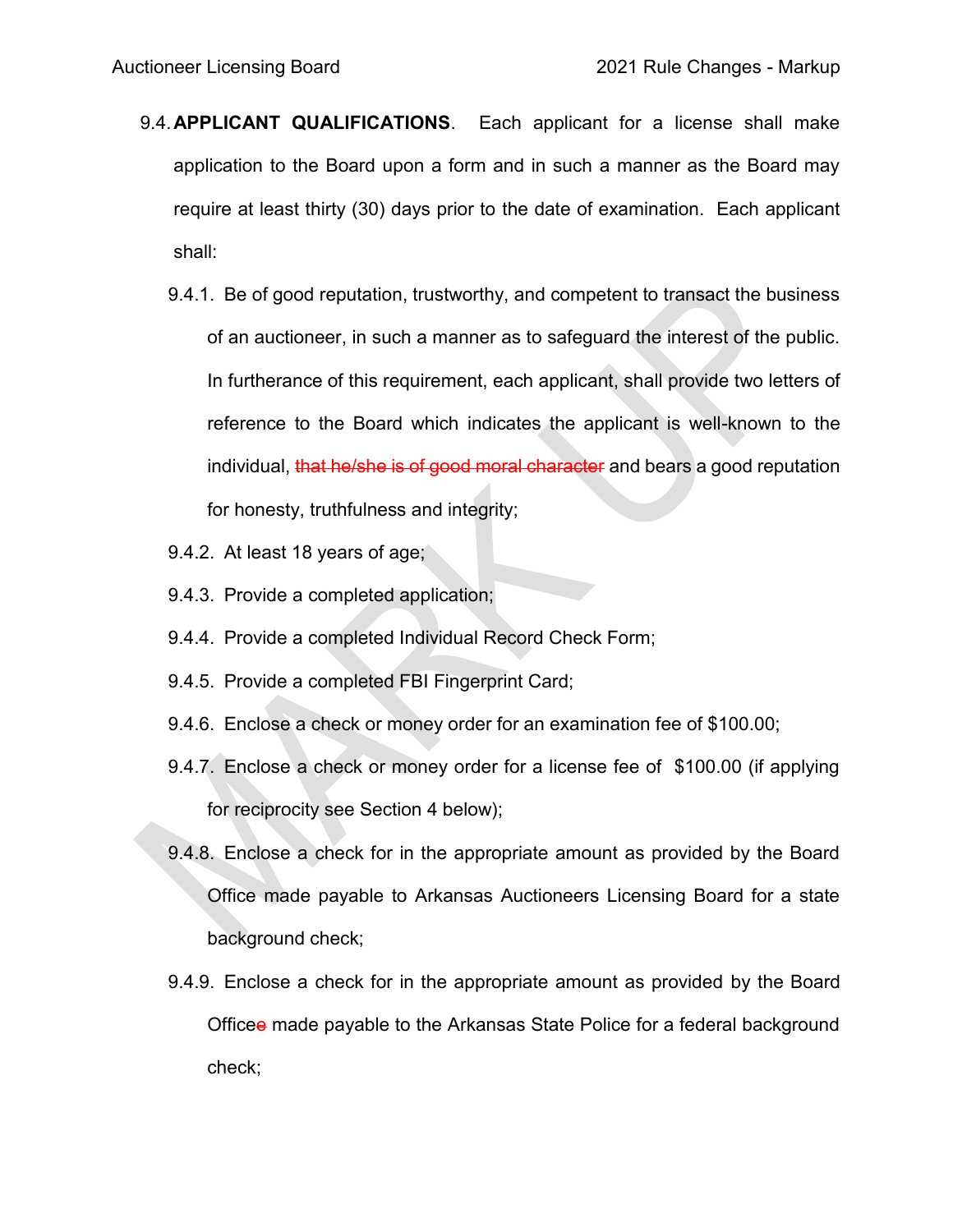- 9.4.10. Enclose a check or money order for the Recovery Fund fee of \$100.00;
- 9.4.11. Enclose a current photograph full-face, passport-type (2"x2") of head and shoulders taken within the past six months.
- 9.4.12. Submit to a Criminal Background Check. All individuals seeking initial licensure as an auctioneer or an individual seeking reinstatement of licensure as an auctioneer in the State of Arkansas shall submit to a State and Federal Criminal Background check.
- 9.4.13. Disqualifying Conviction. If an individual has been convicted of an offense listed in A.C.A. § 17-3-102, except those permanently disqualifying offenses found in subsection (e), the Board may waive disqualification of a potential applicant or revocation of a license based on the conviction if a request for a waiver is made by:
	- 9.4.13.1.1. An affected applicant for a license; or
	- 9.4.13.1.2. An individual holding a license subject to revocation.
	- 9.4.13.2. The Board may grant a waiver upon consideration of the following, without limitation:
		- 9.4.13.2.1. The age at which the offense was committed;
		- 9.4.13.2.2. The circumstances surrounding the offense;
		- 9.4.13.2.3. The length of time since the offense was committed;
		- 9.4.13.2.4. Subsequent work history since the offense was committed;
		- 9.4.13.2.5. Employment references since the offense was committed;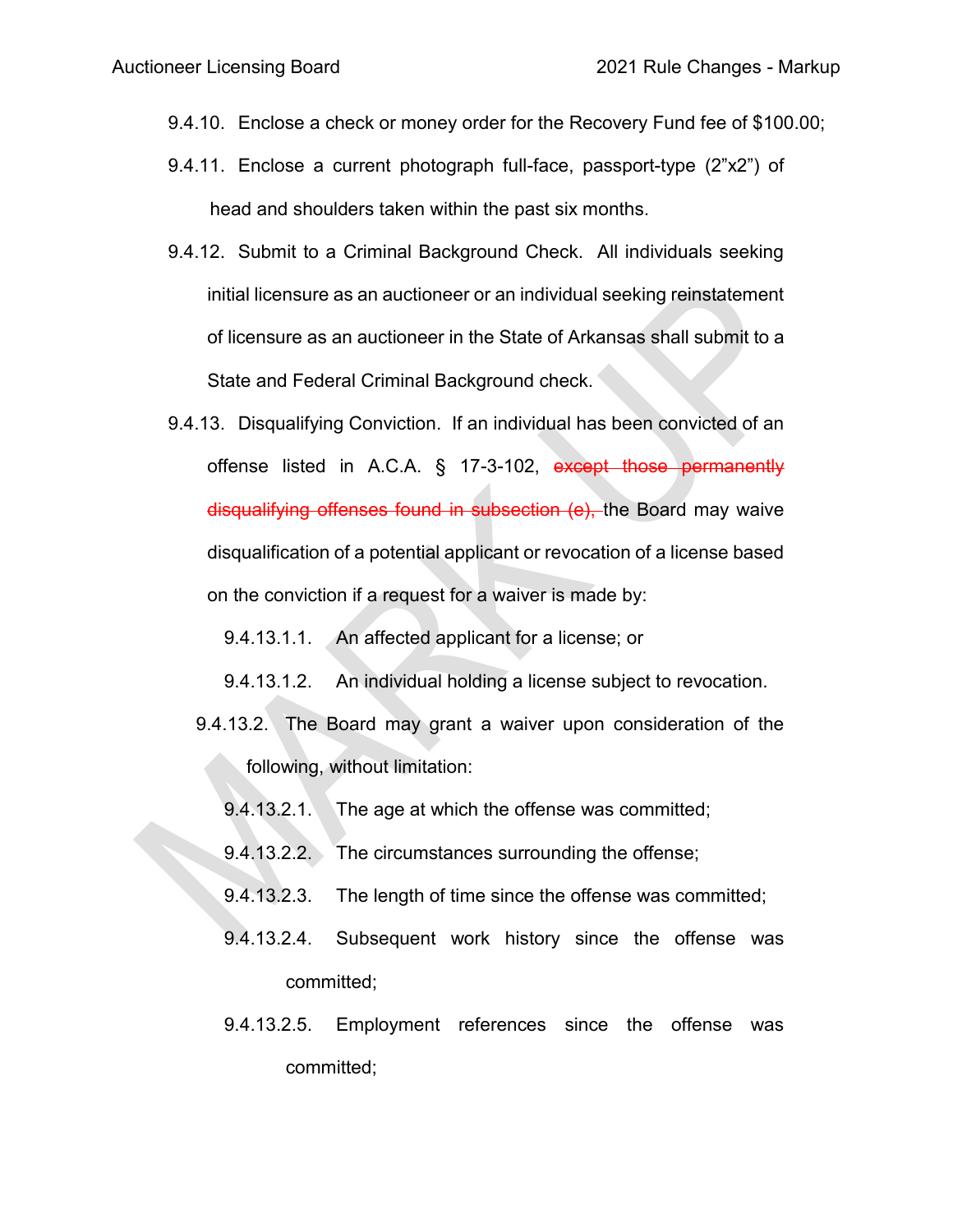- 9.4.13.2.6. Character references since the offense was committed;
- 9.4.13.2.7. Relevance of the offense to the occupational license; and
- 9.4.13.2.8. Other evidence demonstrating that licensure of the applicant does not pose a threat to the health or safety of the public.
- 9.4.13.3. A request for a waiver, if made by an applicant, must be in writing and accompany the completed application and fees.
- 9.4.13.4. The Board will respond with a decision in writing and will state the reasons for the decision.
- 9.4.13.5. An appeal of a determination under this section will be subject to the Administrative Procedures Act § 25-15-201 *et seq.*
- 9.4.14. License Fee Waiver. The Board shall waive the initial licensing fee if the applicant: (1) Is receiving assistance through the Arkansas Medicaid Program; the Supplemental Nutrition Assistance Program; the Special Supplemental Nutrition Program for Women, Infants, and Children; the Temporary Assistance for Needy Families Program; or the Lifeline Assistance Program; (2) Was approved for unemployment within the last twelve (12) months; or (3) 3.Has an income that does not exceed two hundred percent (200%) of the federal poverty income guidelines.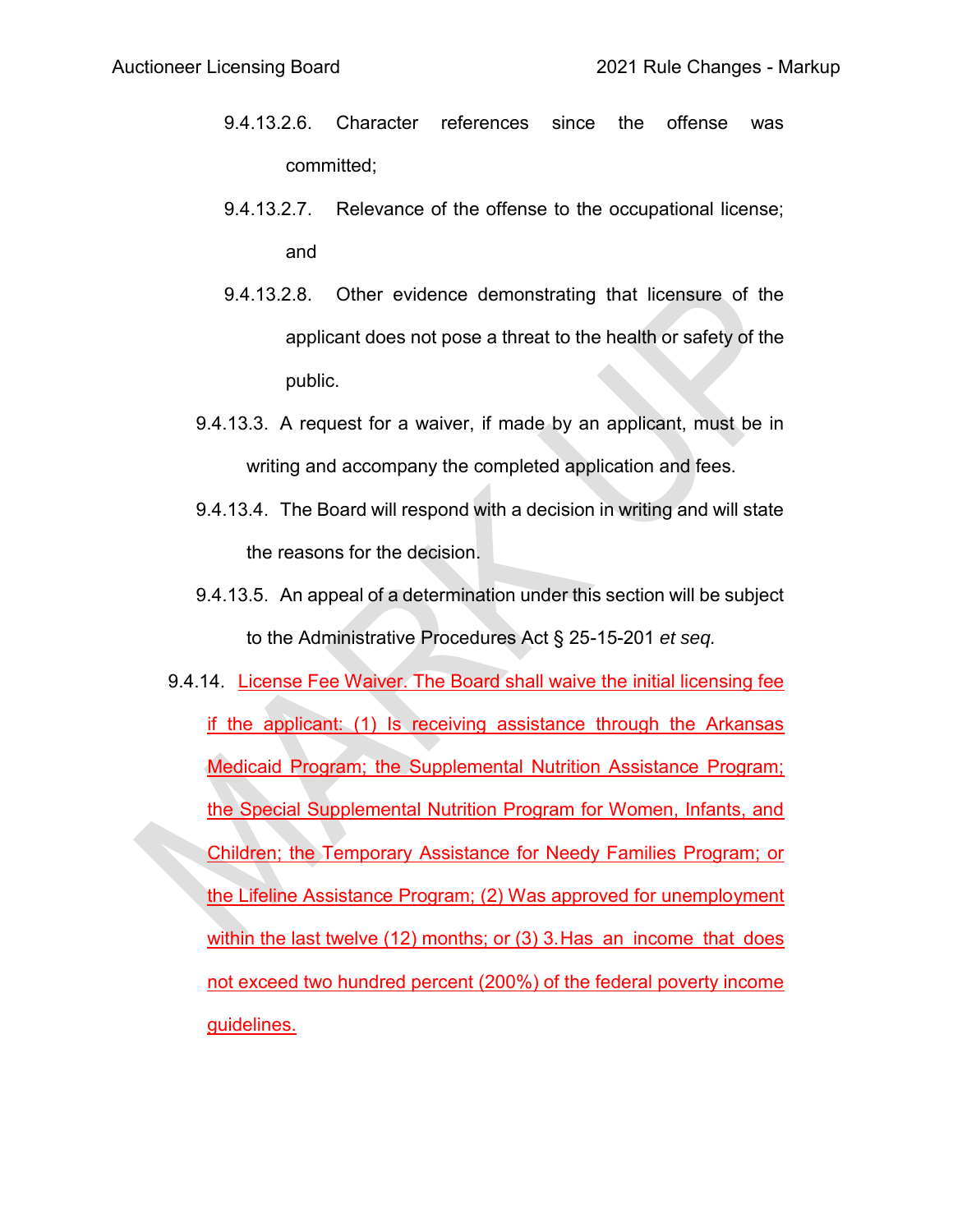- 9.5.Requirements for Licensing. In addition to providing a completed application and fees required by Section 9.4 herein, applicants must pass separate written and oral examinations. An applicant for an auctioneer license must pass each exam with a score of 70% or better. An applicant for an auction house license must only take the written portion of the exam and pass it with a score of 70% or better.
- 9.6.**AUCTIONEER LICENSE REQUIRED.** If the owner of an auction house or the designated person of a corporation operating as an auction house and the auctioneer are one and the same, only one auctioneer's license need be obtained.
- 9.7.**AUCTION HOUSE LICENSE.** An auction house license shall be issued in the name of one person only. An auction house license does not authorize the named individual to "call" an auction. Continuing education hours for out of state corporations owning an auction house may be obtained by the general manager or designated person.
- 9.8.**NONRESIDENT APPLICANTS.** Every nonresident applicant shall file an irrevocable consent that actions may be commenced against the applicant in any court of competent jurisdiction in the State of Arkansas in addition to all requirements listed in this section.
- 9.9.**REVIEW OF APPLICATION.** The application and supporting documentation will be reviewed by the Secretary-Treasurer. If it is determined that the application is incomplete, the Secretary-Treasurer will inform the applicant in writing and will specify why the application is incomplete. The application process will be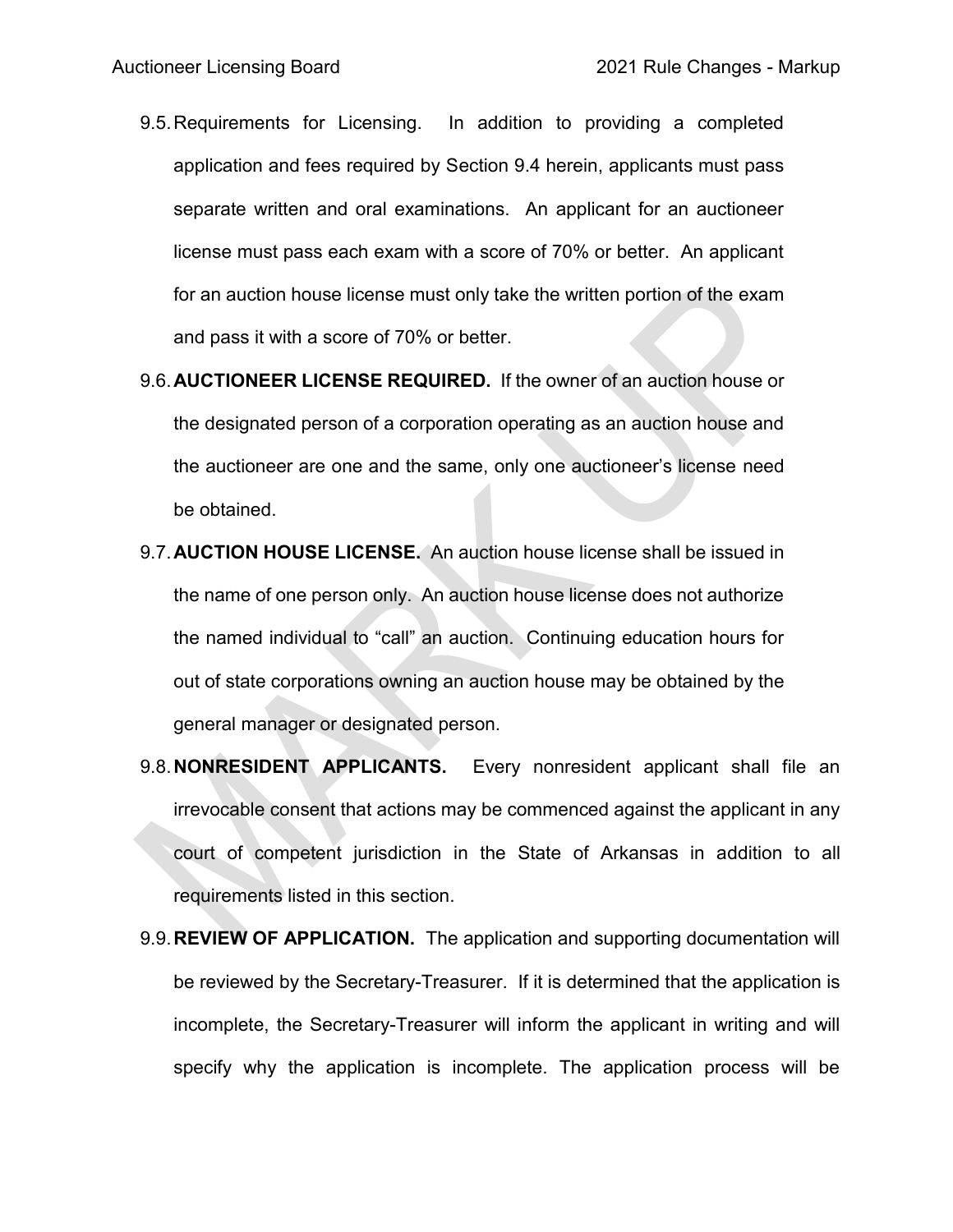suspended. When a completed application, a supplemental application, or the requested information is returned, the Secretary-Treasurer will reinitiate action on the application for license. If all requirements are met, the applicant will be allowed to take the licensing examination.

## 9.10. **DURATION OF APPLICATION.**

- 9.10.1. Applications are active for twelve (12) calendar months from the date the application is received in the Board office.
- 9.10.2. If the application process is not completed and the license issued in the twelve months, an applicant may request Board approval for an extension of the twelve month application window. If an extension is not requested, or is denied, the application becomes void and the individual must apply as any new applicant at any future date.
- 9.10.3. If new requirements have been placed for applicants in the twelvemonth window the Board may require that the new requirements be met within the extension period as part of the application extension approval.
- 9.10.4. A second extension period will not be considered by the Board.
- 9.11.**RECORD RETENTION.** Applications for licensure and supporting documentation will be maintained by the Board office for a period of three (3) years.
- 9.12.**WRITTEN EXAMINATION FOR LICENSURE.** The Board shall establish the contents of the examinations for licensure and shall conduct an examination of applicants for licensure at least four (4) times each year at a time and place specified by the Board.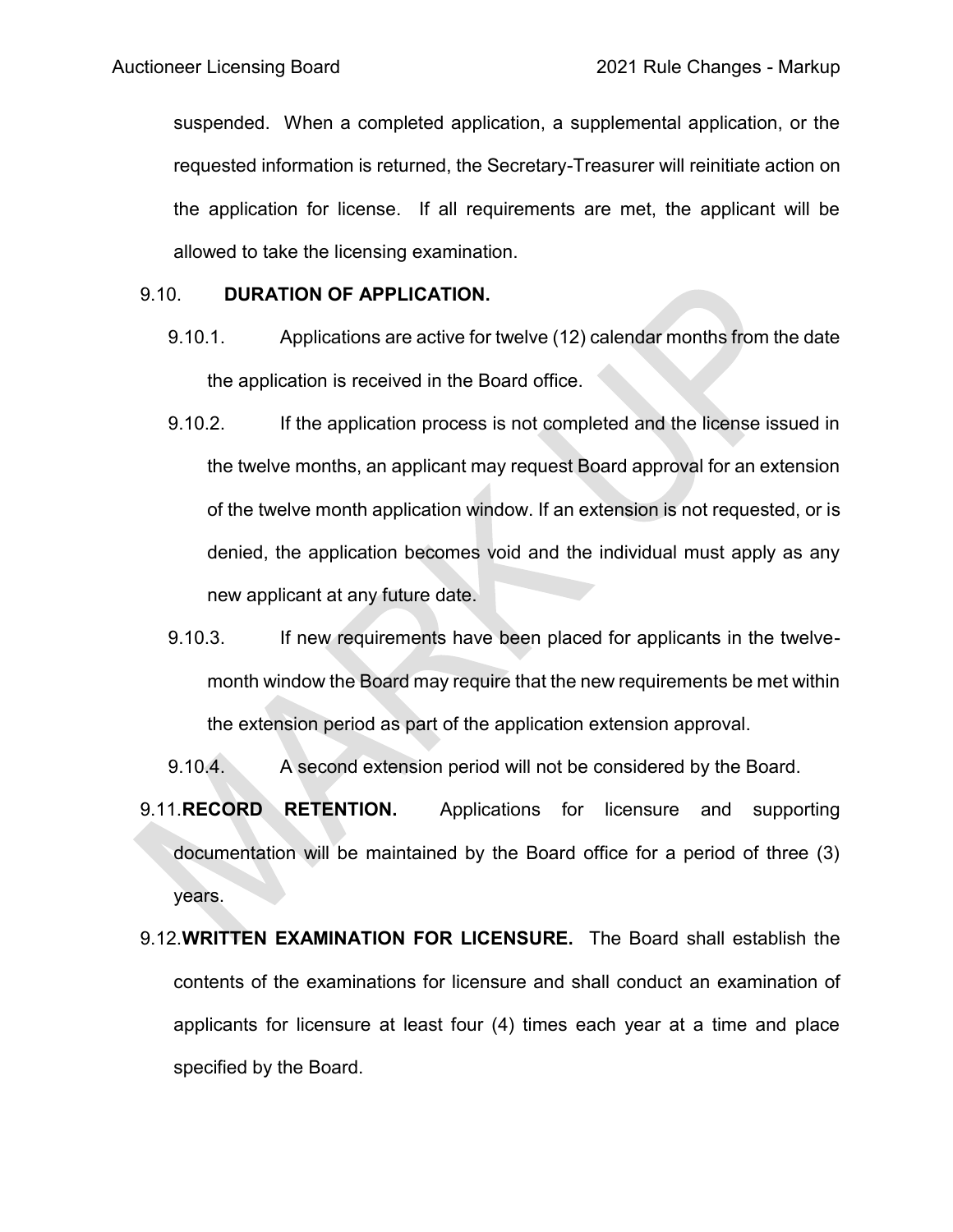9.13.**WORK PERMIT. The Board shall grant a license to an applicant who fulfills the Arkansas requirements for licensure and is a person who holds a Federal Form I-766 United States Citizenship and Immigration Servicesissued Employment Authorization Document, known popularly as a "work permit."**

10.

- 10.7.**SPECIAL PROCEDURES FOR ACTIVE DUTY MILITARY, RETURNING MILITARY VETERANSUNIFORMED SERVICES MEMBERS, UNIFORMED SERVICE VETERAN AND THEIR SPOUSES**. As used in this subsection, "returning military veteranuniformed service veteran" means a former member of the United States Armed Forces Uniformed Serviceswho was discharged from active duty under circumstances other than dishonorable.
	- 10.7.1. The Board shall grant automatic licensure to an individual who holds a substantially equivalent license in another U.S. jurisdiction is the holder in good standing of a license with a similar scope of practice issued by another state, territory, or district of the U.S. and is:
		- 10.7.1.1. An active duty military A uniformed service member stationed in the State of Arkansas;
		- 10.7.1.2. A returning military veteran applying for licensure within one (1) year of his or her discharge from active duty A uniformed service veteran who resides in or establishes residency in the State of Arkansas; or
		- 10.7.1.3. The spouse of: a person under 10.6.1.1 or 10.6.1.2 above.(1) A person under 10.6.1.1. or 10.6.1.2. above; (2) A uniformed service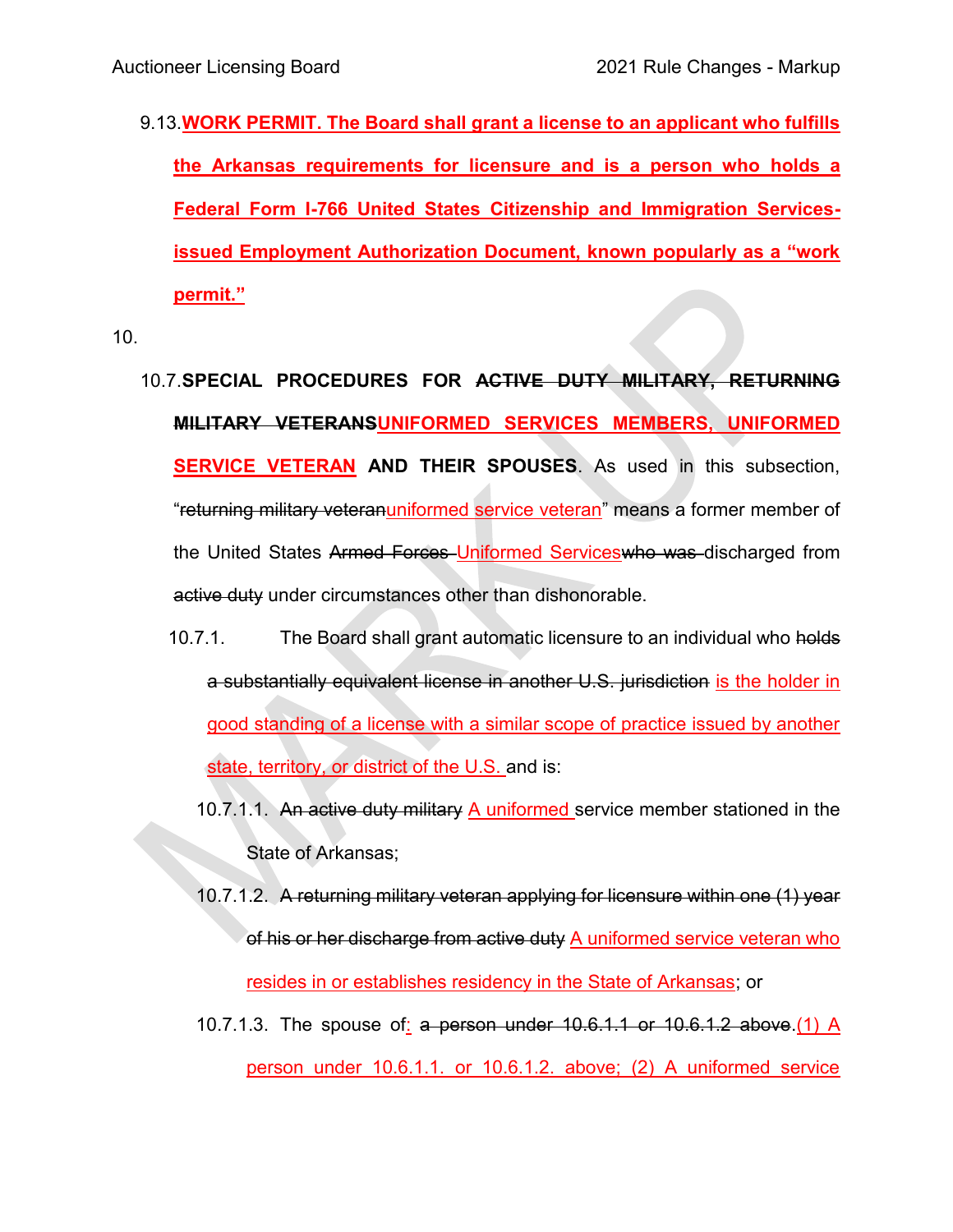member who is assigned a tour of duty that excludes the uniformed service member's spouse from accompanying the uniformed service member and the spouse relocates to this state; or (3) A uniformed service member who is killed or succumbs to his or her injuries or illness in the line of duty if the spouse establishes residency in the state.

- 10.7.2. The Board shall grant automatic licensure upon receipt of all the below:
	- 10.7.2.1. Payment of the initial licensure fee;
	- 10.7.2.2. Evidence that the individual holds a substantially equivalent license with a similar scope of practice in another state; and
	- 10.7.2.3. Evidence that the applicant is a qualified applicant under Section 10.7.1.
- 10.7.3. The expiration date of a license for a deployed uniform service member or spouse will be extended for one hundred and eighty (180) days following the date of the uniformed service member's return from deployment.
- 10.7.4. A full exemption from continuing education requirements will be allowed for a deployed uniform service member or spouse until one hundred and eighty (180) days following the date of the uniformed service member's return from deployment.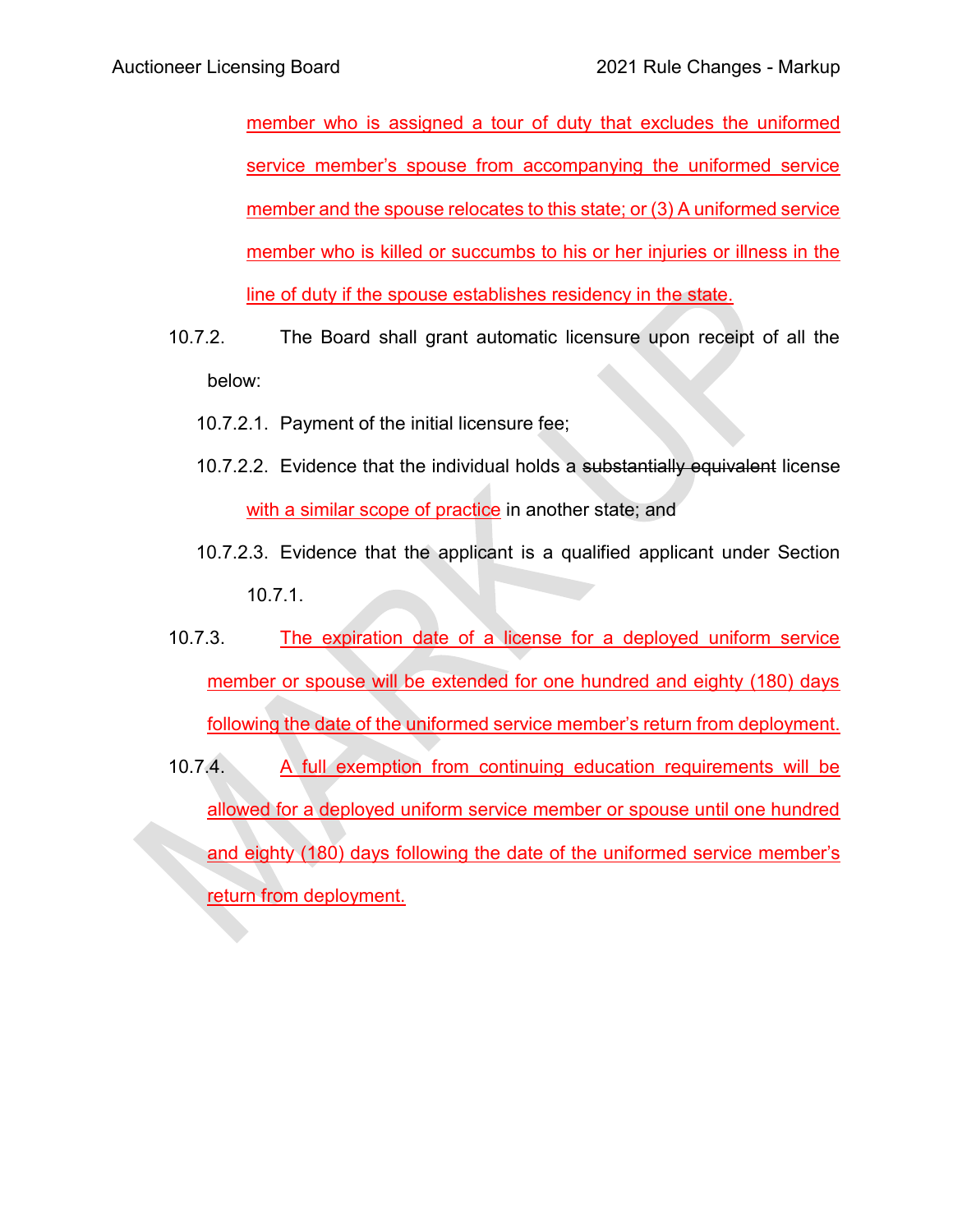- 9.4.**APPLICANT QUALIFICATIONS**. Each applicant for a license shall make application to the Board upon a form and in such a manner as the Board may require at least thirty (30) days prior to the date of examination. Each applicant shall:
	- 9.4.1. Be of good reputation, trustworthy, and competent to transact the business of an auctioneer, in such a manner as to safeguard the interest of the public. In furtherance of this requirement, each applicant, shall provide two letters of reference to the Board which indicates the applicant is well-known to the individual, and bears a good reputation for honesty, truthfulness and integrity;
	- 9.4.2. At least 18 years of age;
	- 9.4.3. Provide a completed application;
	- 9.4.4. Provide a completed Individual Record Check Form;
	- 9.4.5. Provide a completed FBI Fingerprint Card;
	- 9.4.6. Enclose a check or money order for an examination fee of \$100.00;
	- 9.4.7. Enclose a check or money order for a license fee of \$100.00 (if applying for reciprocity see Section 4 below);
	- 9.4.8. Enclose a check for in the appropriate amount as provided by the Board Office made payable to Arkansas Auctioneers Licensing Board for a state background check;
	- 9.4.9. Enclose a check for in the appropriate amount as provided by the Board Office made payable to the Arkansas State Police for a federal background check;
	- 9.4.10. Enclose a check or money order for the Recovery Fund fee of \$100.00;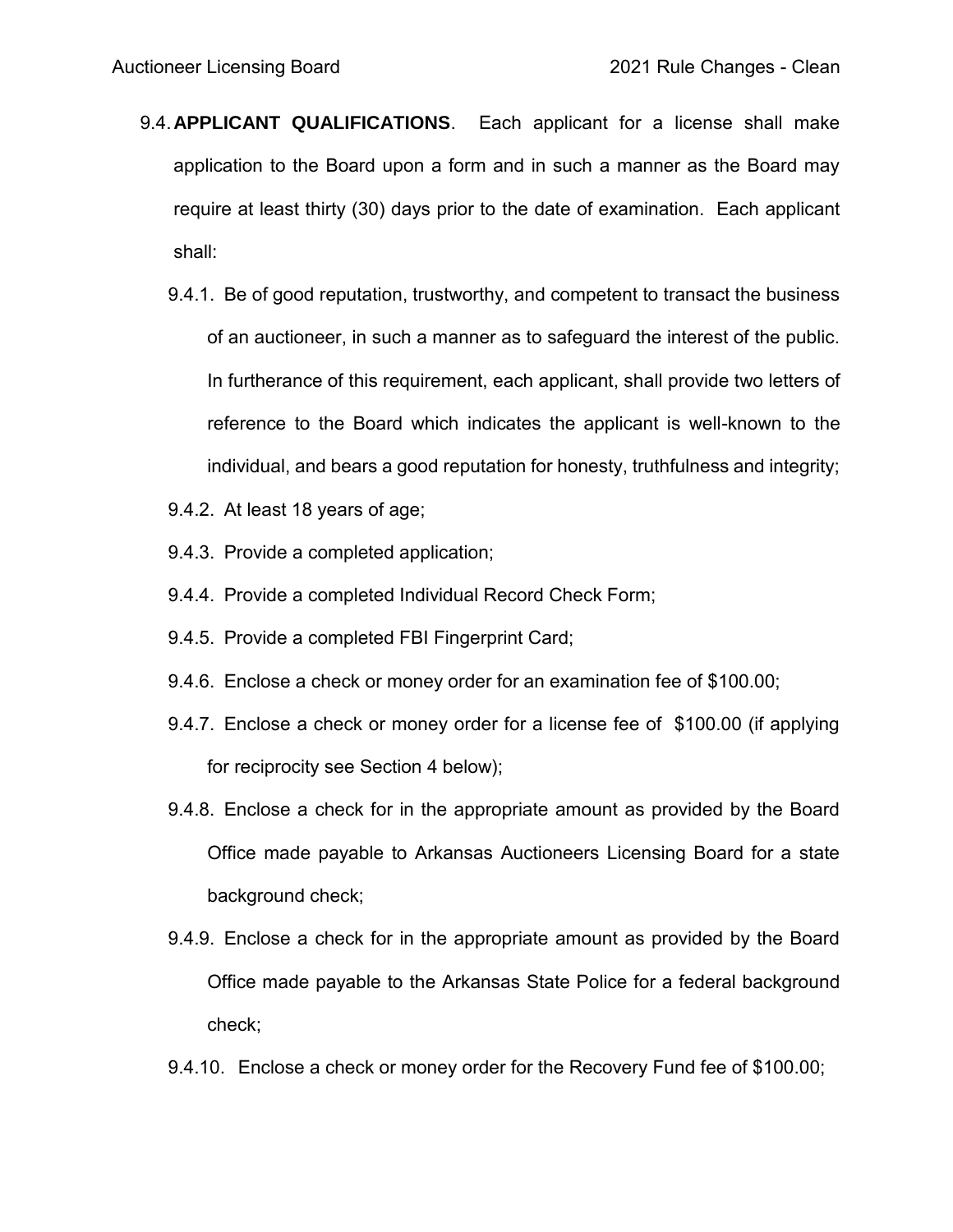- 9.4.11. Enclose a current photograph full-face, passport-type (2"x2") of head and shoulders taken within the past six months.
- 9.4.12. Submit to a Criminal Background Check. All individuals seeking initial licensure as an auctioneer or an individual seeking reinstatement of licensure as an auctioneer in the State of Arkansas shall submit to a State and Federal Criminal Background check.
- 9.4.13. Disqualifying Conviction. If an individual has been convicted of an offense listed in A.C.A. § 17-3-102, the Board may waive disqualification of a potential applicant or revocation of a license based on the conviction if a request for a waiver is made by:

9.4.13.1.1. An affected applicant for a license; or

- 9.4.13.1.2. An individual holding a license subject to revocation.
- 9.4.13.2. The Board may grant a waiver upon consideration of the following, without limitation:
	- 9.4.13.2.1. The age at which the offense was committed;
	- 9.4.13.2.2. The circumstances surrounding the offense;
	- 9.4.13.2.3. The length of time since the offense was committed;
	- 9.4.13.2.4. Subsequent work history since the offense was committed;
	- 9.4.13.2.5. Employment references since the offense was committed;
	- 9.4.13.2.6. Character references since the offense was committed;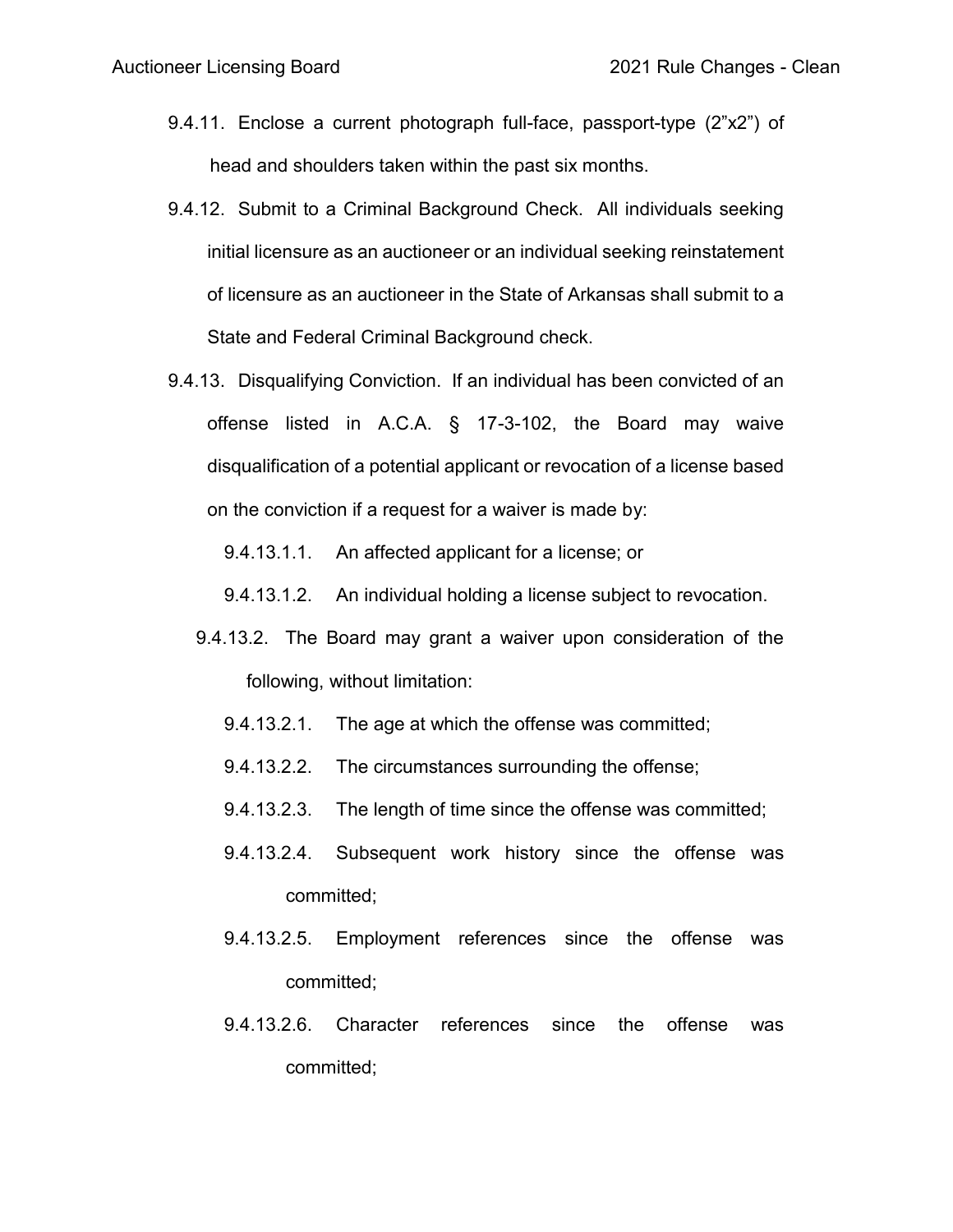- 9.4.13.2.7. Relevance of the offense to the occupational license; and
- 9.4.13.2.8. Other evidence demonstrating that licensure of the applicant does not pose a threat to the health or safety of the public.
- 9.4.13.3. A request for a waiver, if made by an applicant, must be in writing and accompany the completed application and fees.
- 9.4.13.4. The Board will respond with a decision in writing and will state the reasons for the decision.
- 9.4.13.5. An appeal of a determination under this section will be subject to the Administrative Procedures Act § 25-15-201 *et seq.*
- 9.4.14. License Fee Waiver. The Board shall waive the initial licensing fee if the applicant: (1) Is receiving assistance through the Arkansas Medicaid Program; the Supplemental Nutrition Assistance Program; the Special Supplemental Nutrition Program for Women, Infants, and Children; the Temporary Assistance for Needy Families Program; or the Lifeline Assistance Program; (2) Was approved for unemployment within the last twelve (12) months; or (3) 3.Has an income that does not exceed two hundred percent (200%) of the federal poverty income guidelines.
- 9.5.Requirements for Licensing. In addition to providing a completed application and fees required by Section 9.4 herein, applicants must pass separate written and oral examinations. An applicant for an auctioneer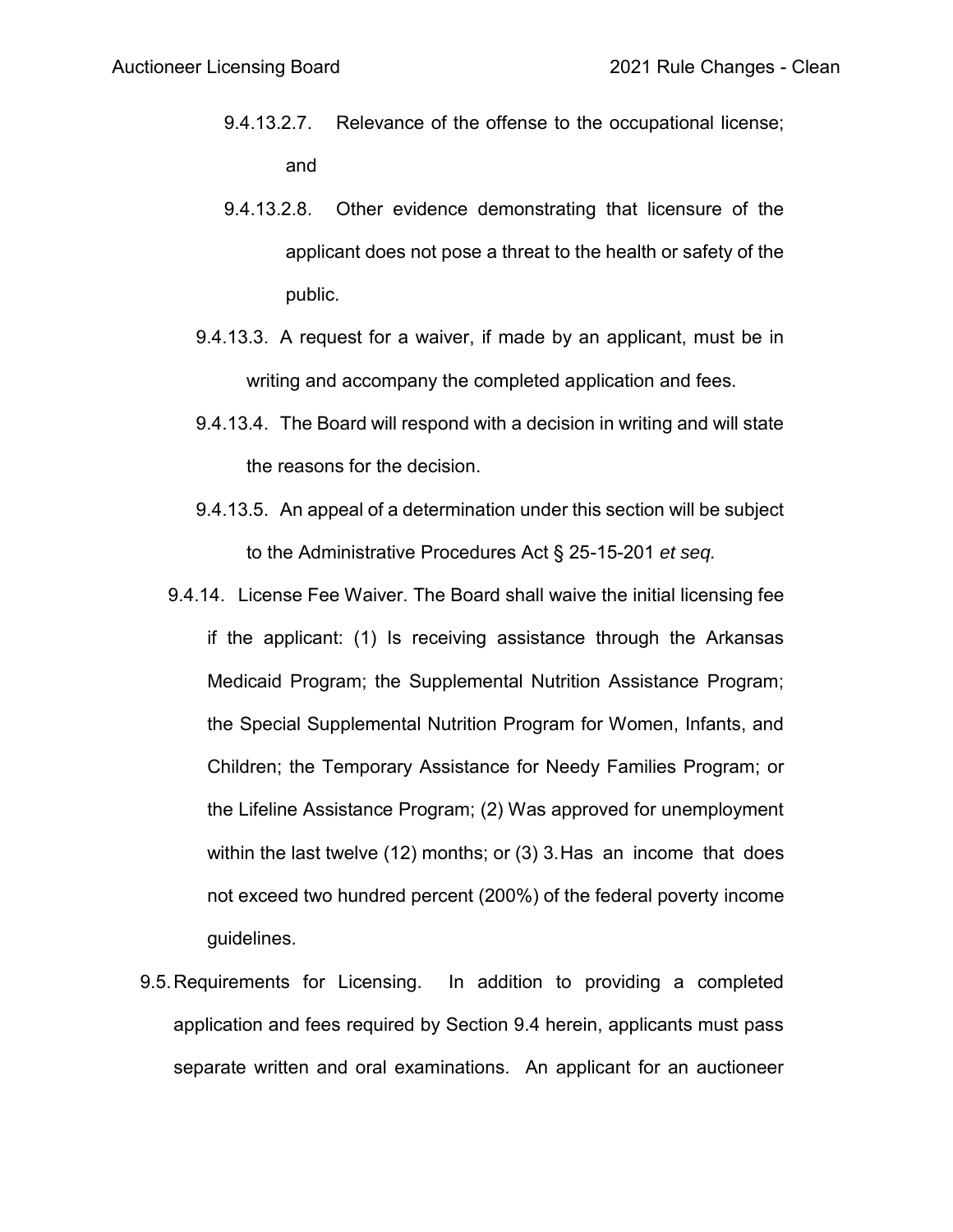license must pass each exam with a score of 70% or better. An applicant for an auction house license must only take the written portion of the exam and pass it with a score of 70% or better.

- 9.6.**AUCTIONEER LICENSE REQUIRED.** If the owner of an auction house or the designated person of a corporation operating as an auction house and the auctioneer are one and the same, only one auctioneer's license need be obtained.
- 9.7.**AUCTION HOUSE LICENSE.** An auction house license shall be issued in the name of one person only. An auction house license does not authorize the named individual to "call" an auction. Continuing education hours for out of state corporations owning an auction house may be obtained by the general manager or designated person.
- 9.8.**NONRESIDENT APPLICANTS.** Every nonresident applicant shall file an irrevocable consent that actions may be commenced against the applicant in any court of competent jurisdiction in the State of Arkansas in addition to all requirements listed in this section.
- 9.9.**REVIEW OF APPLICATION.** The application and supporting documentation will be reviewed by the Secretary-Treasurer. If it is determined that the application is incomplete, the Secretary-Treasurer will inform the applicant in writing and will specify why the application is incomplete. The application process will be suspended. When a completed application, a supplemental application, or the requested information is returned, the Secretary-Treasurer will reinitiate action on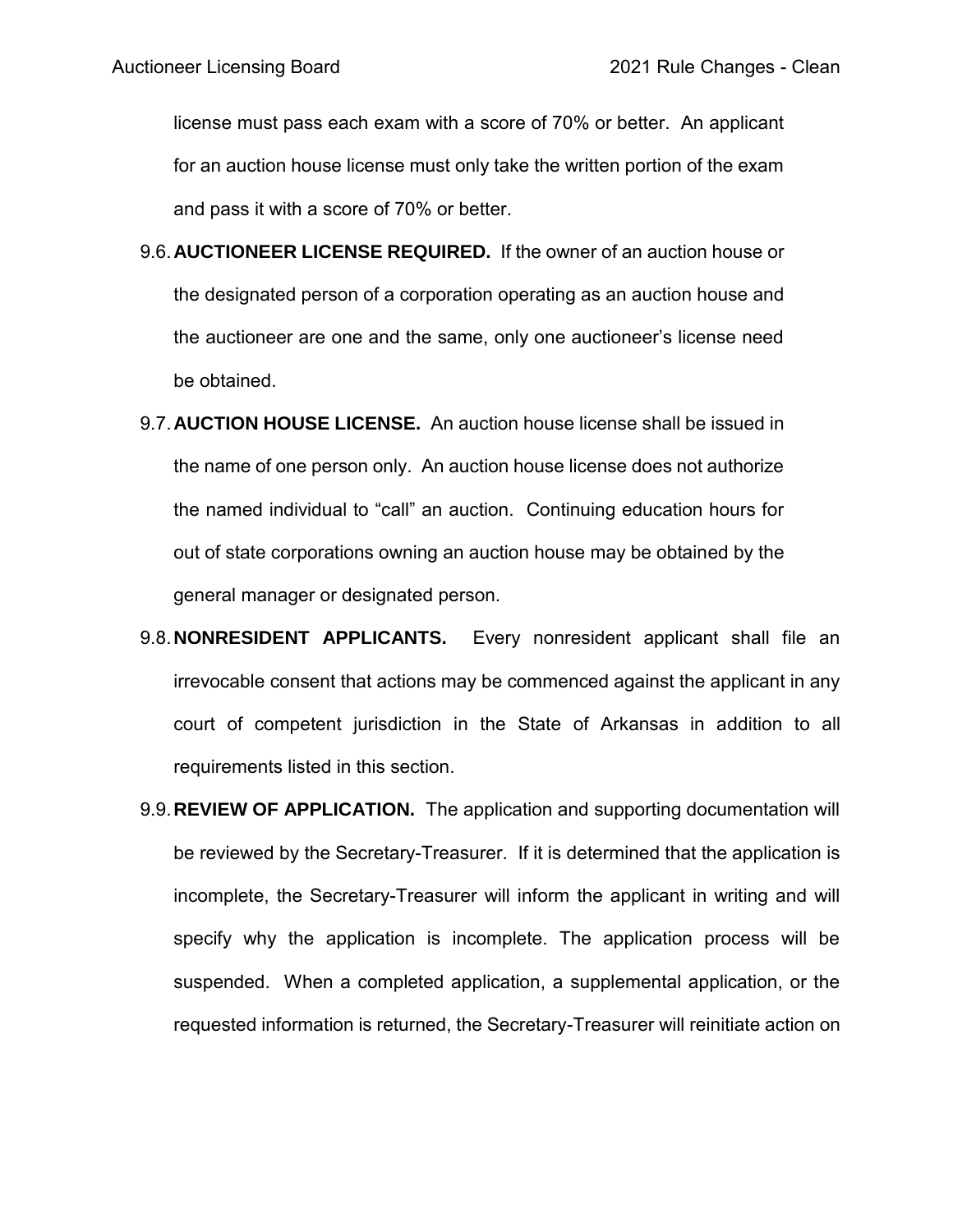the application for license. If all requirements are met, the applicant will be allowed to take the licensing examination.

## 9.10. **DURATION OF APPLICATION.**

- 9.10.1. Applications are active for twelve (12) calendar months from the date the application is received in the Board office.
- 9.10.2. If the application process is not completed and the license issued in the twelve months, an applicant may request Board approval for an extension of the twelve month application window. If an extension is not requested, or is denied, the application becomes void and the individual must apply as any new applicant at any future date.
- 9.10.3. If new requirements have been placed for applicants in the twelvemonth window the Board may require that the new requirements be met within the extension period as part of the application extension approval.
- 9.10.4. A second extension period will not be considered by the Board.
- 9.11.**RECORD RETENTION.** Applications for licensure and supporting documentation will be maintained by the Board office for a period of three (3) years.
- 9.12.**WRITTEN EXAMINATION FOR LICENSURE.** The Board shall establish the contents of the examinations for licensure and shall conduct an examination of applicants for licensure at least four (4) times each year at a time and place specified by the Board.
- 9.13.**WORK PERMIT.** The Board shall grant a license to an applicant who fulfills the Arkansas requirements for licensure and is a person who holds a Federal Form I-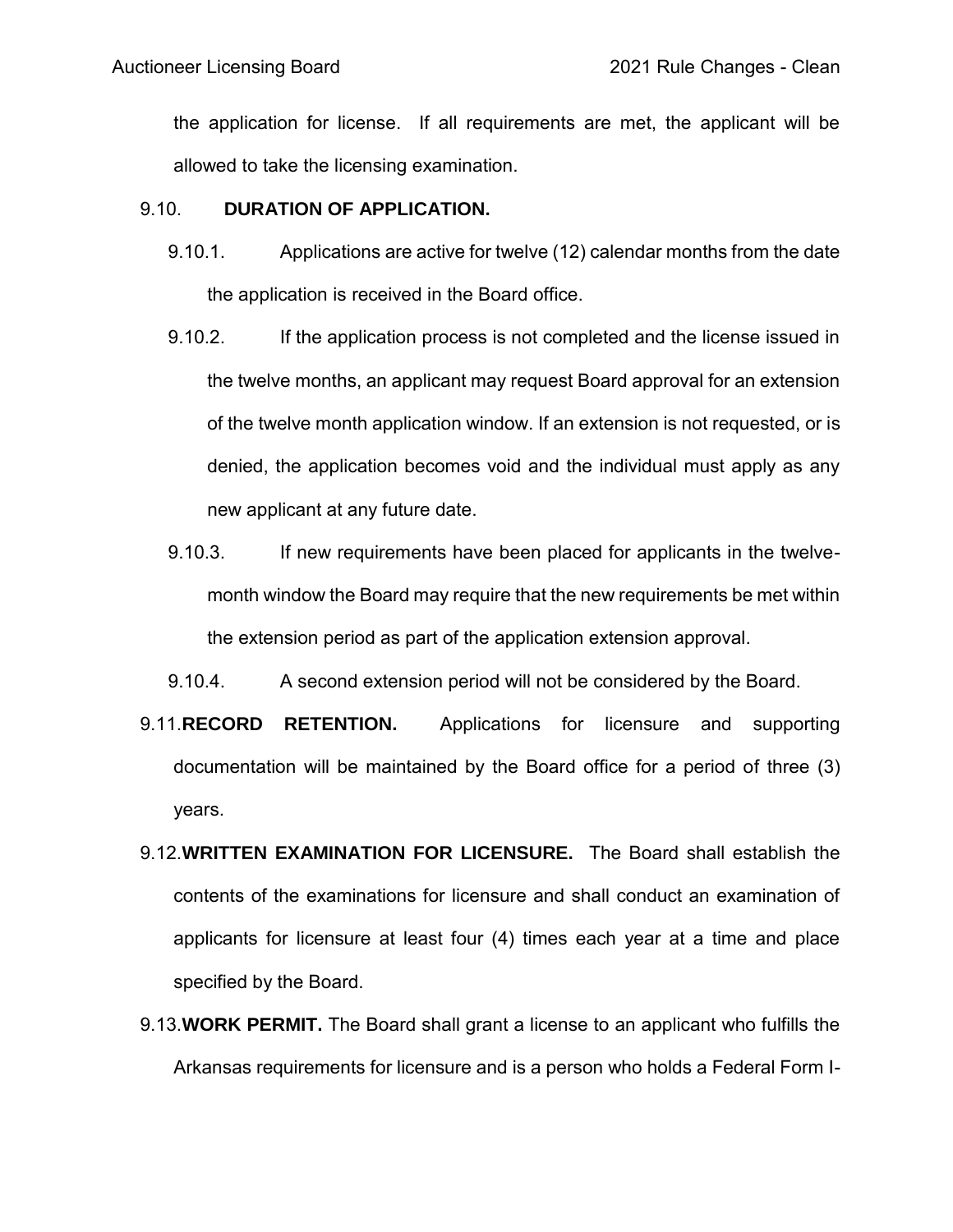766 United States Citizenship and Immigration Services-issued Employment Authorization Document, known popularly as a "work permit."

10.

- 10.7.**SPECIAL PROCEDURES FOR UNIFORMED SERVICES MEMBERS, UNIFORMED SERVICE VETERAN AND THEIR SPOUSES**. As used in this subsection, "uniformed service veteran" means a former member of the United States Uniformed Services discharged from under circumstances other than dishonorable.
	- 10.7.1. The Board shall grant automatic licensure to an individual who is the holder in good standing of a license with a similar scope of practice issued by another state, territory, or district of the U.S. and is:
		- 10.7.1.1. A uniformed service member stationed in the State of Arkansas;
		- 10.7.1.2. A uniformed service veteran who resides in or establishes residency in the State of Arkansas; or
		- 10.7.1.3. The spouse of:.(1) A person under 10.6.1.1. or 10.6.1.2. above; (2) A uniformed service member who is assigned a tour of duty that excludes the uniformed service member's spouse from accompanying the uniformed service member and the spouse relocates to this state; or (3) A uniformed service member who is killed or succumbs to his or her injuries or illness in the line of duty if the spouse establishes residency in the state.
	- 10.7.2. The Board shall grant automatic licensure upon receipt of all the below: